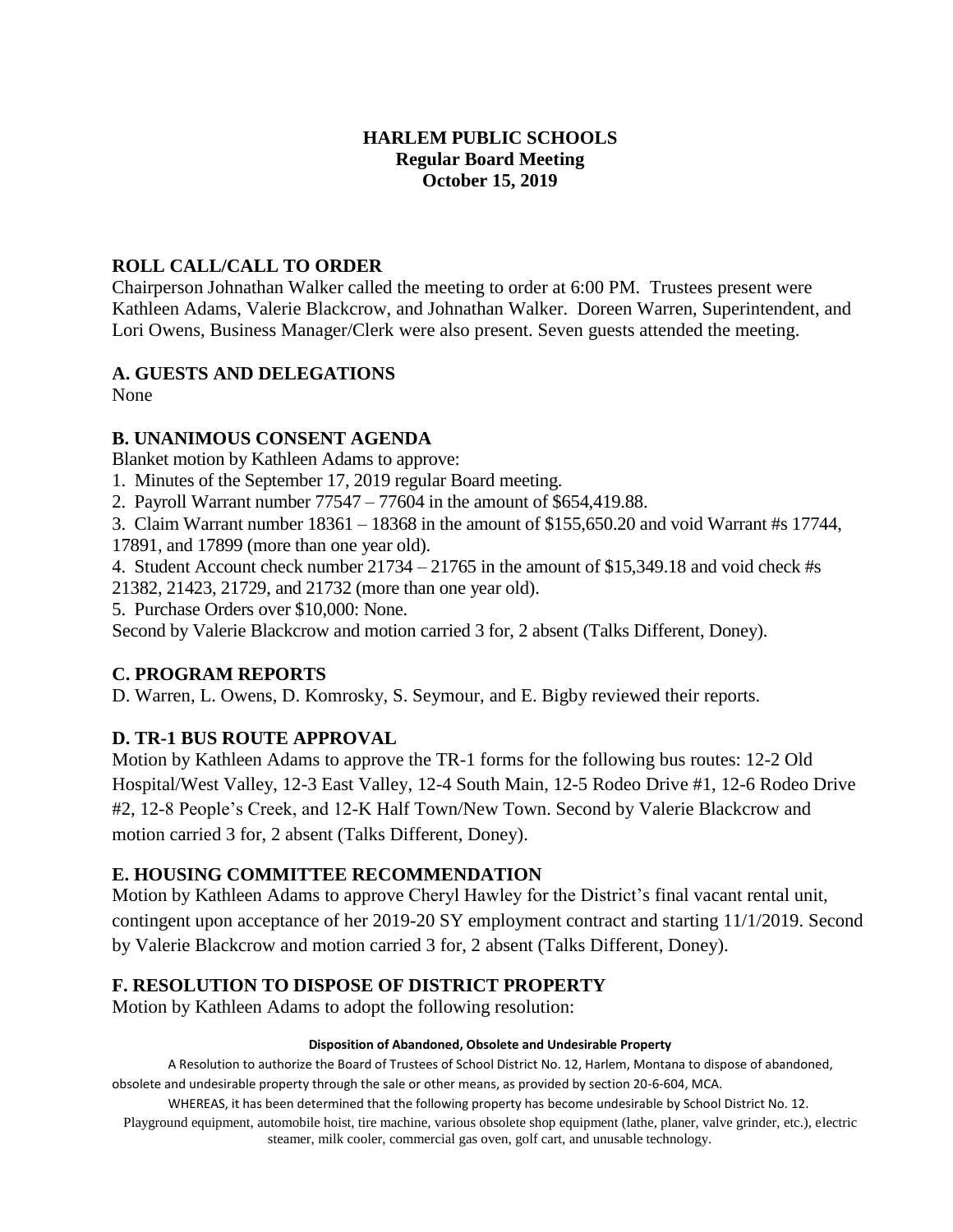THEREFORE, BE IT RESOLVED, the Board of Trustees will dispose of this property through closed bid sales, donation, recycle, or hauled to the local dumpsite, depending upon the condition of said items. Any property not sold will either be given away, recycled, or hauled to the local dumpsite.

Passed and approved by the Board of Trustees of School District No. 12 this 15th Day of October, 2019.

Second by Valerie Blackcrow and motion carried 3 for, 2 absent (Talks Different, Doney).

### **G. APPOINT IMPACT AID PARENT ADVISORY COMMITTEE MEMBERS**

- 1. Motion by Kathleen Adams to approve Darla Johnson and Genevieve Cochran to be on the Impact Aid Parent Advisory Committee. Second by Valerie Blackcrow and motion carried 3 for, 2 absent (Talks Different, Doney)
- 2. Motion by Kathleen Adams to disapprove Edward Moore to be on the Impact Aid Parent Advisory Committee. Second by Valerie Blackcrow and motion carried 3 for, 2 absent (Talks Different, Doney).

### **H. SET FIRST IMPACT AID PUBLIC HEARING**

Motion by Kathleen Adams to set October 28, 2019 as the date for the Impact Aid Parent Advisory Public Hearing. Second by Kathleen Adams and motion carried 3 for, 2 absent (Talks Different, Doney).

### **I. CONSIDERATION FOR ISSUANCE OF CONTRACTS FOR 2019-20 COACHES/EXTRA-CURRICULAR POSITIONS/MENTOR/MENTEE**

Motion by Kathleen Adams to hire the following Mentor/Mentees for the 2019-20 SY, per the CBA:

M*ENTORS MENTEES* Jenna Kittson Bonnie Mount

Second by Valerie Blackcrow and motion carried 3 for, 2 absent (Talks Different, Doney).

# **J. CONSIDERATION FOR ISSUANCE OF CONTRACTS FOR 2019-20 CLASSIFIED POSITION**

No motion.

### **K. ADMINISTRATIVE NEGOTIATIONS**

Motion by Kathleen Adams to provide a pro-rated annual salary of \$48,384.00 to Cheryl Hawley for the 2019-20 SY. Second by Valerie Blackcrow and motion carried 3 for, 2 absent (Talks Different, Doney).

### **L. LIQUIDATED DAMAGE APPEAL**

No motion. Previous Board motion stands.